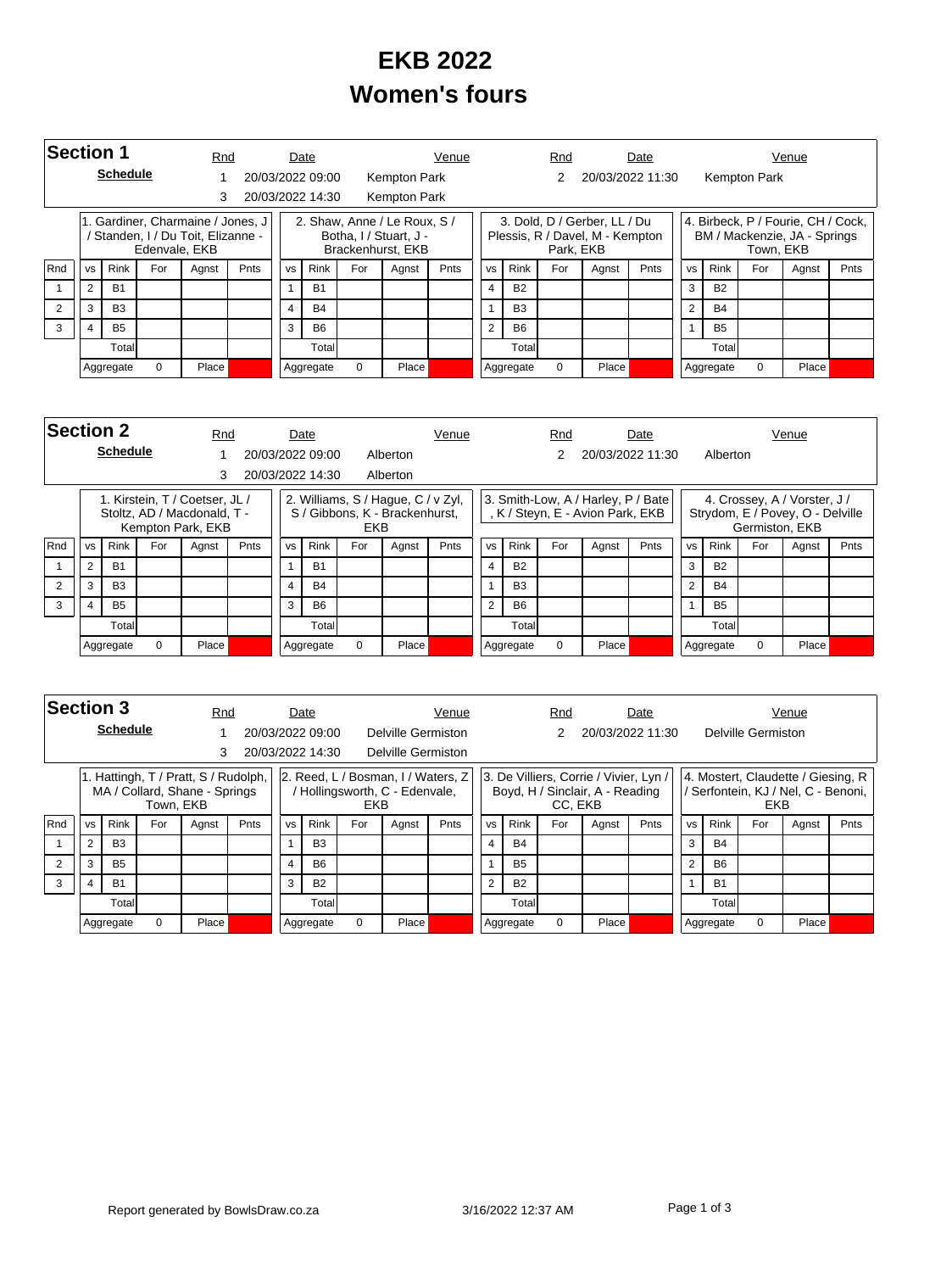## **EKB 2022 Women's fours**

|     | <b>Section 4</b><br><b>Schedule</b> |                |         | Rnd                                                                |             |           | Date             |     |                                     | Venue                              |                |             | Rnd      |                                                                                          | Date |                |           |          | Venue                                                                                            |      |
|-----|-------------------------------------|----------------|---------|--------------------------------------------------------------------|-------------|-----------|------------------|-----|-------------------------------------|------------------------------------|----------------|-------------|----------|------------------------------------------------------------------------------------------|------|----------------|-----------|----------|--------------------------------------------------------------------------------------------------|------|
|     |                                     |                |         |                                                                    |             |           | 20/03/2022 09:00 |     | Alberton                            |                                    |                |             | 2        | 20/03/2022 11:30                                                                         |      |                | Alberton  |          |                                                                                                  |      |
|     |                                     |                |         |                                                                    |             |           | 20/03/2022 14:30 |     | Alberton                            |                                    |                |             |          |                                                                                          |      |                |           |          |                                                                                                  |      |
|     |                                     |                | CC. EKB | 1. Mckinnon, L / Maguire, O /<br>Pugin, B / Leenaerts, F - Reading |             |           |                  |     | 2. Hide, D / Eggberry, R / Whitton, | L / Collins, A - Brackenhurst, EKB |                |             |          | 3. Buncombe, Sheila / Mc Innes,<br>Dorothy / Muller, E / Gilman, June<br>- Edenvale, EKB |      |                |           |          | 4. Warrender, Alana / Westcott, C  <br>/ Ruddle, L / Maasburg, Nina -<br>Delville Germiston, EKB |      |
| Rnd | <b>VS</b>                           | Rink           | For     | Agnst                                                              | <b>Pnts</b> | <b>VS</b> | Rink             | For | Pnts<br>Agnst                       |                                    |                | <b>Rink</b> | For      | Agnst                                                                                    | Pnts | <b>VS</b>      | Rink      | For      | Agnst                                                                                            | Pnts |
|     | $\overline{2}$                      | B <sub>3</sub> |         |                                                                    |             |           | B <sub>3</sub>   |     |                                     |                                    | $\overline{4}$ | <b>B4</b>   |          |                                                                                          |      | 3              | <b>B4</b> |          |                                                                                                  |      |
|     | 3                                   | <b>B5</b>      |         |                                                                    |             |           | <b>B6</b>        |     |                                     |                                    |                | <b>B5</b>   |          |                                                                                          |      | $\overline{2}$ | <b>B6</b> |          |                                                                                                  |      |
| 3   |                                     | <b>B1</b>      |         |                                                                    |             | 3         | <b>B2</b>        |     |                                     |                                    | $\overline{2}$ | <b>B2</b>   |          |                                                                                          |      |                | <b>B1</b> |          |                                                                                                  |      |
|     |                                     | Totall         |         |                                                                    |             |           | Total            |     |                                     |                                    |                | Totall      |          |                                                                                          |      |                | Total     |          |                                                                                                  |      |
|     |                                     | Aggregate      | 0       | Place                                                              |             |           | Aggregate        | 0   | Place                               |                                    |                | Aggregate   | $\Omega$ | Place                                                                                    |      |                | Aggregate | $\Omega$ | Place                                                                                            |      |

|     | <b>Section 5</b> |                 |          | Rnd                                                                                            |           |           | Date             |           |                                                              | Venue          |           |           |           | Rnd        |                                                                       | Date             |           |                |                    | Venue                                                                |      |
|-----|------------------|-----------------|----------|------------------------------------------------------------------------------------------------|-----------|-----------|------------------|-----------|--------------------------------------------------------------|----------------|-----------|-----------|-----------|------------|-----------------------------------------------------------------------|------------------|-----------|----------------|--------------------|----------------------------------------------------------------------|------|
|     |                  | <b>Schedule</b> |          |                                                                                                |           |           | 20/03/2022 09:00 |           | Delville Germiston                                           |                |           |           |           | 2          |                                                                       | 20/03/2022 11:30 |           |                | Delville Germiston |                                                                      |      |
|     | 3                |                 |          |                                                                                                |           |           | 20/03/2022 14:30 |           | Delville Germiston                                           |                |           |           |           |            |                                                                       |                  |           |                |                    |                                                                      |      |
|     |                  |                 |          | 1. Conradie, L / v Kuijeren, K /<br>Bouwer-Bosch, B / Hamilton, S -<br>Delville Germiston, EKB |           |           |                  | Park, EKB | 2. Duncan, H / Burger, EK /<br>Fouche, L / Bowles, K - Avion |                |           |           |           | <b>EKB</b> | 3. Richardson, Wilma / Hartle, S /<br>Hill, S / Zungu, E - Northmead, |                  |           |                | <b>EKB</b>         | 4. Gerber, Engela / Egan, MH /<br>Boyer, V / v Biljon, C - Alberton, |      |
| Rnd | <b>VS</b>        | <b>Rink</b>     | For      | Agnst                                                                                          | Pnts      | <b>VS</b> | <b>Rink</b>      | For       | Pnts<br>Agnst                                                |                |           | <b>VS</b> | Rink      | For        | Agnst                                                                 | Pnts             | <b>VS</b> | <b>Rink</b>    | For                | Agnst                                                                | Pnts |
|     | 2                | <b>B5</b>       |          |                                                                                                |           |           | <b>B5</b>        |           |                                                              |                |           | 4         | <b>B6</b> |            |                                                                       |                  | 3         | B <sub>6</sub> |                    |                                                                      |      |
|     | 3                | <b>B1</b>       |          |                                                                                                |           | 4         | <b>B2</b>        |           |                                                              |                |           |           | <b>B1</b> |            |                                                                       |                  | 2         | <b>B2</b>      |                    |                                                                      |      |
| 3   | <b>B3</b><br>4   |                 |          | 3                                                                                              | <b>B4</b> |           |                  |           |                                                              | $\overline{2}$ | <b>B4</b> |           |           |            |                                                                       | B <sub>3</sub>   |           |                |                    |                                                                      |      |
|     |                  | Totall          |          |                                                                                                |           |           | Total            |           |                                                              |                |           |           | Total     |            |                                                                       |                  |           | Total          |                    |                                                                      |      |
|     |                  | Aggregate       | $\Omega$ | Place                                                                                          |           |           | Aggregate        | 0         | Place                                                        |                |           | Aggregate |           | $\Omega$   | Place                                                                 |                  |           | Aggregate      | $\Omega$           | Place                                                                |      |

|     | Section 6      |                 |               | Rnd                                                       |      |                | Date             |     |                                                                                     | Venue |                |           | Rnd        |                                                                        | Date |                |                |            | Venue                                                                   |      |
|-----|----------------|-----------------|---------------|-----------------------------------------------------------|------|----------------|------------------|-----|-------------------------------------------------------------------------------------|-------|----------------|-----------|------------|------------------------------------------------------------------------|------|----------------|----------------|------------|-------------------------------------------------------------------------|------|
|     |                | <b>Schedule</b> |               |                                                           |      |                | 20/03/2022 09:00 |     | Alberton                                                                            |       |                |           |            | 20/03/2022 11:30                                                       |      |                | Alberton       |            |                                                                         |      |
|     |                |                 |               | 3                                                         |      |                | 20/03/2022 14:30 |     | Alberton                                                                            |       |                |           |            |                                                                        |      |                |                |            |                                                                         |      |
|     |                |                 | Boksburg, EKB | 1. Loots, BA / Harwood, M /<br>Waldick, H / Barnard, SA - |      |                |                  |     | 2. Gerryts, MJ / Koekemoer, C /<br>Santiero, M / Mcgregor, A -<br>Kleinfontein, EKB |       |                |           | <b>EKB</b> | 3. vd Hoven, J / Ciapparelli, M /<br>Booyse, S / Norris, N - The Lake, |      |                |                | <b>EKB</b> | 4. Richards, A / Taylor, B / Beach,<br>JR / Neilson, GN - Brackenhurst, |      |
| Rnd | <b>VS</b>      | <b>Rink</b>     | For           | Agnst                                                     | Pnts | <b>VS</b>      | Rink             | For | Agnst                                                                               | Pnts  | <b>VS</b>      | Rink      | For        | Agnst                                                                  | Pnts | <b>VS</b>      | <b>Rink</b>    | For        | Agnst                                                                   | Pnts |
|     | $\overline{2}$ | B <sub>5</sub>  |               |                                                           |      | 1              | <b>B5</b>        |     |                                                                                     |       | $\overline{4}$ | <b>B6</b> |            |                                                                        |      | 3              | <b>B6</b>      |            |                                                                         |      |
|     | 3              | <b>B1</b>       |               |                                                           |      | $\overline{4}$ | <b>B2</b>        |     |                                                                                     |       |                | <b>B1</b> |            |                                                                        |      | $\overline{2}$ | <b>B2</b>      |            |                                                                         |      |
| 3   | $\overline{4}$ | B <sub>3</sub>  |               |                                                           |      | 3              | <b>B4</b>        |     |                                                                                     |       | $\mathcal{P}$  | <b>B4</b> |            |                                                                        |      |                | B <sub>3</sub> |            |                                                                         |      |
|     | Total          |                 |               |                                                           |      | Total          |                  |     |                                                                                     |       | Total          |           |            |                                                                        |      | Total          |                |            |                                                                         |      |
|     |                | Aggregate       | 0             | Place                                                     |      |                | Aggregate        | 0   | Place                                                                               |       |                | Aggregate | $\Omega$   | Place                                                                  |      |                | Aggregate      | $\Omega$   | Place                                                                   |      |